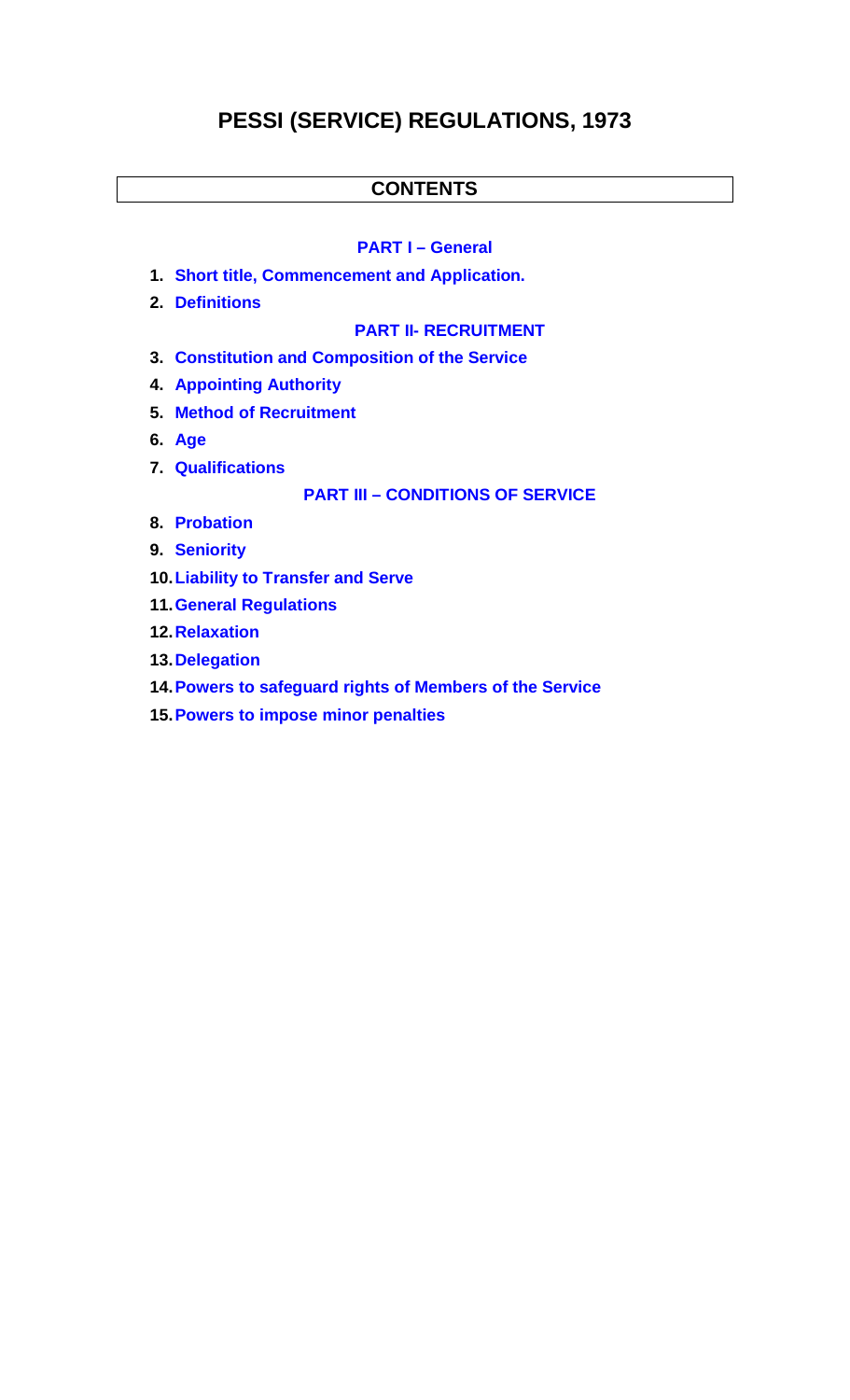No. 11-14(Lab.II)/73 – The Governing Body of the Punjab Employees' Social Security Institution, in exercise of the powers conferred on it by section 80 of the West Pakistan Employees' Social Security Ordinance, 1965, (Ordinance No. X of 1965) have approved the following regulations which were previously published as required under sub-section (1) of the said section.

## **PART I – General**

## **1. Short title, Commencement and Application.**

(1) These Regulations may be called the "Punjab Employees' Social Security Institution (Service) Regulations, 1973".

(2) They shall come into force with immediate effect.

(3) These shall apply to all employees of the Institution provided that the deputations shall be governed by the rules applicable to them in their parent department.

**2. Definitions –** (1) In these Regulations, unless it otherwise appears in the context, the following expressions shall have the meanings hereby respectively assigned to them, that is to say:-

(i) "Appendix" means an appendix to these Regulations;

(ii) "Board of Secondary Education" means a Board of Secondary Education, incorporated by law in Pakistan or any other educational authority or institution declared by the Punjab Employees' Social Security Institution, in consultation with the Government of the Punjab, to be a Board of Secondary Education for the purposes of these Regulations;

(iii) "Chairman" means the Chairman of the Governing Body of the Institution;

(iv) "Deputationist" means a Government servant serving on deputation with the Institution;

(v) "Government" means Government of the Punjab and the "Government Servant" means a Government Servant of the Central or a Provincial Government in Pakistan;

- (vi) "Governing Body" means the Governing Body established under Section 5 of the Ordinance;
- (vii) "Head Office" means the Head Office of the Institution.
- (viii) "Institution" means the Punjab Employees' Social Security Institution, established under sub section (1) of Section 3 of the Ordinance;
- (ix) "Initial recruitment" means appointment made otherwise than by promotion or transfer from another post in the service or by deputation of a government servant.
- (x) "Local Office" means an office of the Institution, other than the Head Office under the charge of a Director, and where there is no Director, under the charge of any other officer so authorized;
- (xi) "Ordinance" means the Provincial Employees' Social Security Ordinance, 1965 (Ordinance X of 1965) as applicable to the Punjab Province;
- (xii) "Post" means a post specified in column 2 of Appendix "A" and such other post or posts as may be determined by the Governing Body from time to time;
- (xiii) "Recognized University" means any university incorporated by law in Pakistan or any other university declared by the Institution in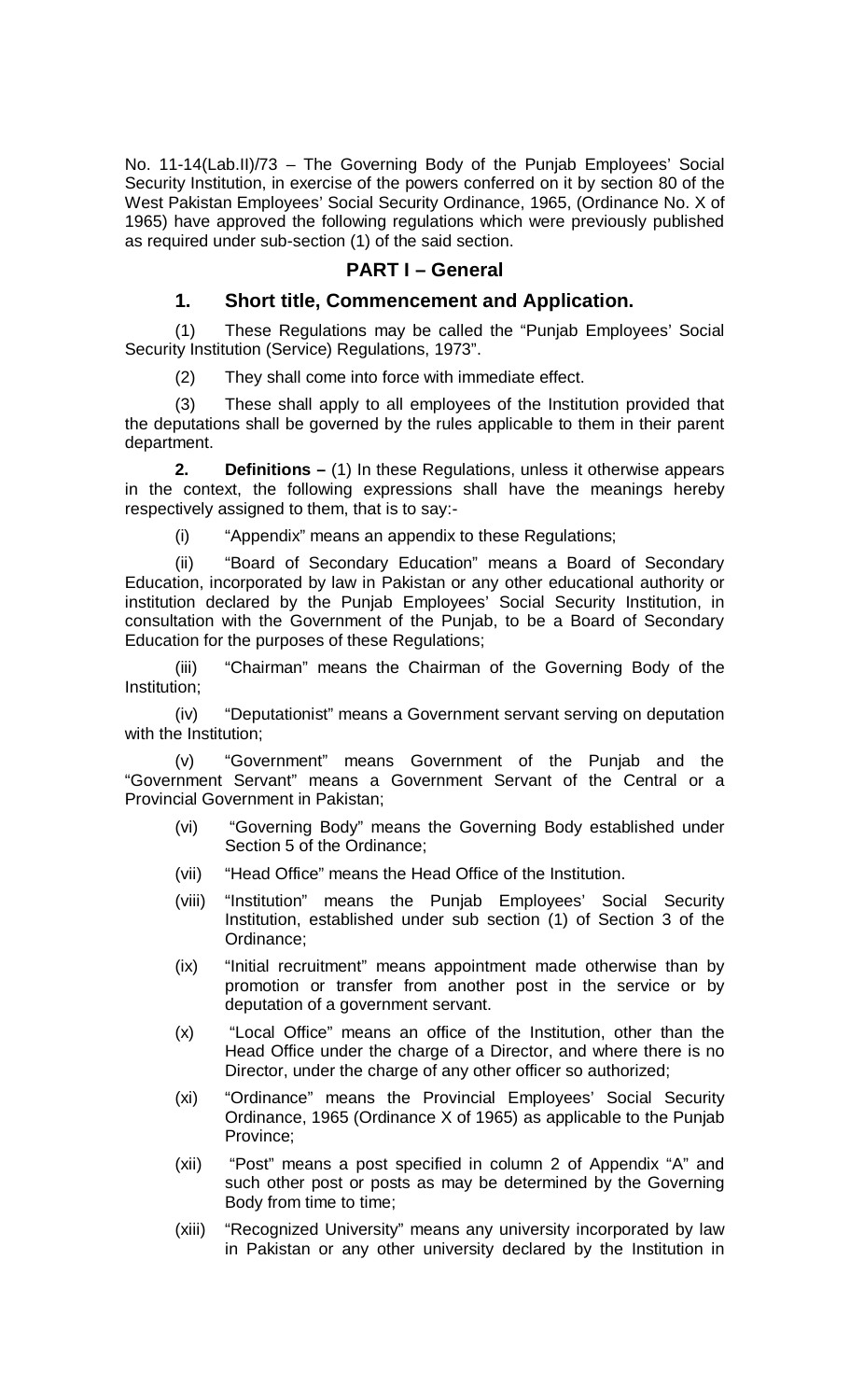consultation with the Govt. of the Punjab to be a recognized university for the purposes of these Regulations;

- (xiv) "Service" means the Punjab Employees Social Security Institution Service and shall include officers and subordinate establishment;
- (xv) "Selection Board" means a selection board constituted by the competent authority for the selection of persons for appointment to any post in the service;

#### **PART II- RECRUITMENT**

**3**. **Constitution and Composition of the Service** – (1) The service comprise the posts specified in column 2, Appendix "A" and such other posts as may be determined by the Governing Body from time to time.

All posts in the service carrying the name nomenclature and the same pay scale shall copnsti8tute one cadre provided that Class III posts in the service other than the posts of Superintendent and Assistant Social Security Officer shall be borne on Local Office-wise cadres.

Members of one cadre shall not be eligible, save on transfer as provided in Regulation 10 or as provided in Regulation 5, for appointment to a post borne on any other cadre of the service.

The posts in the service shall be classified and indicated in Appendix "A" into the following classes:-

Class-I.

Class-II

Class-III.

Class-IV

**4. Appointing Authority –** Appointments to the service shall be made by the authorities mentioned in column 6 of the Appendix "A" in respect of each post. In case such authority is the Chairman, he may delegate his powers to the Commissioner and in case such authority is Commissioner, he may delegate the powers to an officer not below the rank of Director.

**5. Method of Recruitment** – (1) Recruitment to the service shall be made by the method specified in column 4 of the Appendix "A" in respect of each post.

(2) Appointments

(a) By initial recruitment to the posts carrying an initial salary of Rs. 250/- per mensem and above;

By promotion to posts of Assistant Social Security Officers/ Superintendents and above shall be made in the recommendations of a Selection Board;

(3) Vacancies of posts in a cadre to be filled by initial recruitment shall be filled in the following manner:-

Vacancies to be filled by initial recruitment shall be reserved by bonafide residents of the Zones specified in Appendix "B" in proportion to their population according to the census figures;

(4) Subject to the provision of clause (3) up to the age of 35 years, any member of the service regardless of his rank shall be eligible for appointment by initial recruitment to any vacancy in the service provided he possess the qualifications prescribed for such post in column (3) of Appendix "A";

(5) (a) Vacancies in the posts of Assistants, Stenographers, Assistant Social Security officers, Superintendents, Accounts Officers, Audit Officers, P.S to Commissioner and Deputy Directors, to be filled by promotion shall be filled on the recommendations of a Selection Board on seniority-cum-fitness basis.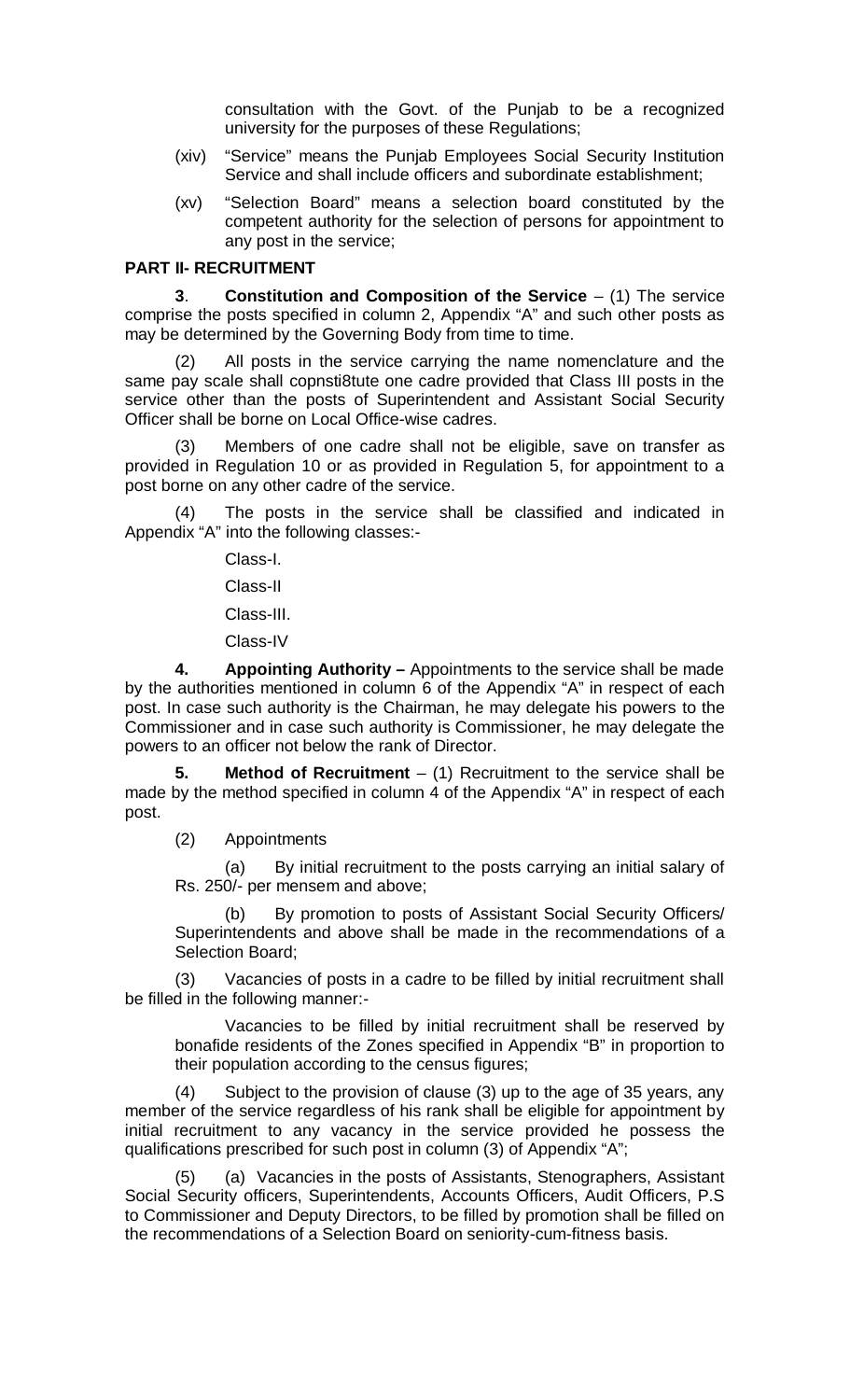(b) Vacancies in the posts of Director, Director Audit & Accounts, Senior Medical Officer and Admn. Officer, to be filled by promotion shall be filled by Selection on merit with particular reference to fitness for higher responsibilities, seniority being considered only in the case of persons of practically the same standard of merit.

Explanation – (i) In case of selection based on seniority-cum-fitness basis, the senior official shall be promoted unless his work in his existing post is not satisfactory or he is infirm of mind or body or subject to a departmental inquiry on a charge of misconduct or for persistent reputation of being corrupt, or if any criminal proceedings are pending against him.

(ii) As far as possible, objective standard shall be laid down for determining the relevant merit of fitness of candidates.

**6. Age –** No person shall be appointed to a post by initial recruitment who is possessing less than the minimum age or more than the maximum age as specified in respect of the post in column 5 of Appendix "A".

- (a) where recruitment is to be made on the basis of a written examination, on the 1<sup>st</sup> January of the year in which the examination is proposed to be held;
- (ii) in other cases, as on the last date fixed for submission of applications for appointment;

Provided that:-

- (i) for the period upto  $7<sup>th</sup>$  June, 1973, the upper age limit in the case of a candidate from an under developed area shall be deemed to have been enhanced by three years; and
- (ii) in case of a person whose services under the Institution were terminated were terminated for want of a vacancy, the period of service already rendered by him, shall for the purpose of maximum age limit under these Regulations be excluded from his age;
- (iii) in the case of Ex-Defence personnel, the interval between the date of release from the Defence Forces of Pakistan, including the Mujahid Force, and the date of re-employment in a civil department subject to a maximum of seven years, and the whole of the period of service rendered by them in such forces shall, for the purpose of upper age limit under this Regulations be excluded from their age.

**7. Qualifications –** No person shall be appointed to a post by initial recruitment unless he:-

- (i) possess the qualifications as prescribed for the post in column 3 of Appendix "A";
- (ii) produces a certificate of character from the Principal academic office of the Academic Institution last attended by him and also certificate of character from two persons, not being his relatives who are well acquainted with his character and antecedents; and
- (iii) produces a certificate of physical fitness from the Medical Officer authorized in this behalf by the Institution.

## **PART III – CONDITIONS OF SERVICE**

**8. Probation –** (1) A person appointed to the service against a substantive vacancy shall remain on probation for a period of 2 years, if appointed by initial recruitment and for a period of one year if appointed otherwise;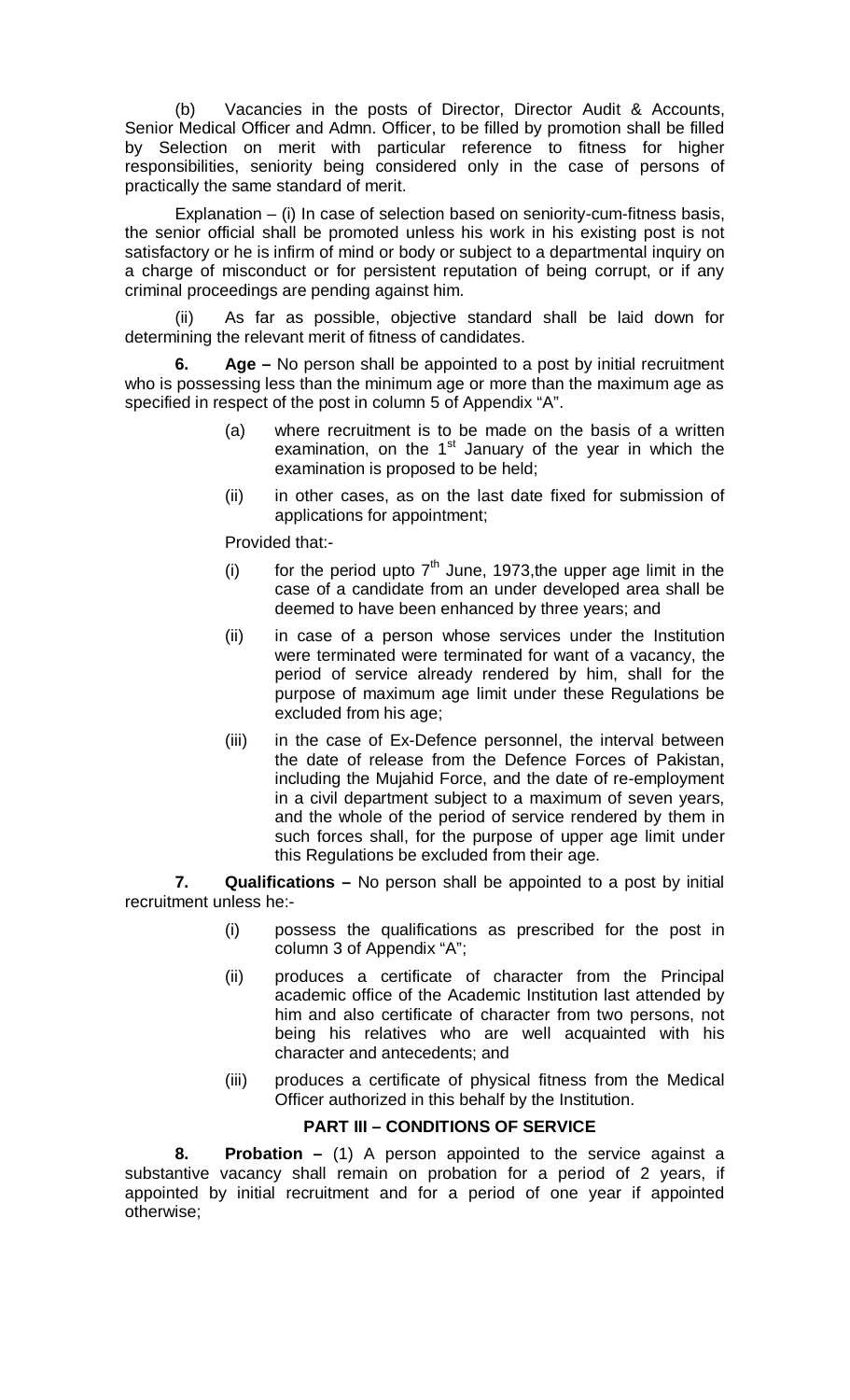Explanation: Officiating service and service spent on deputation to a corresponding or higher post may be allowed to count towards the period of probation.

(2) If the work or conduct of a member of the service during the period of probation has been un-satisfactory, the appointing authority may, notwithstanding that the period of probation has not expired, dispense with his services, if he has been appointed by initial recruitment, and if he has been appointed otherwise, revert him to his former post, or if there be no such post, dispense with his services.

(3) On completion of the period of probation of a member of the service, the Appointing Authority may subject to the provision of clause (4) confirmed him in his appointment, or if his work or conduct has, in the opinion of such authority, not been satisfactory:-

- a) In case he has been appointed by initial recruitment, dispense with his services; or
- b) in case he has been appointed otherwise, revert him to his former post, and if there be no such post, dispense with services of juniormost official appointed by initial recruitment in his place;
- c) extend the period of probation by a period not exceeding two years in all, and during or on the expiry of such period, pass such orders as it could have passed during or on the expiry of the initial probationary period.
- Explanation-I. If no orders have been made by the day following the completion of the initial probationary, the probation shall be deemed to have been extended;
- Explanation-II. If no orders have been made by the day on which the maximum period of probation expires, the probationer shall be deemed to have been confirmed in his appointment;
- Explanation-III. A probationer who has satisfactorily completed his period of probation shall be confirmed with effect from the date of his continuous appointment in the post in substantive vacancy; provided that where the period of his probation has been extended under the provisions of sub-clause (c) of this clause, the date of confirmation shall, subject to the other provisions of this regulation, be the date on which the period of probation was last extended.

(4) No person shall be confirmed in the Service unless he successfully completes such training and passes such departmental examinations as may be prescribed by the Governing Body from time to time.

(5) If a member of service fails to complete successfully any training or pass any departmental examination prescribed under clause (4) within such number of attempts as may be prescribed by the Chairman, the appointment authority may:-

- a) in case he has been appointed by initial recruitment, dispense with his service; or
- b) in case he has been appointed otherwise, revert him to his former post, and if there be no such post, dispense with services of junior appointed by initial recruitment in his place.

**9. Seniority –** (1) The seniority inter-se of the members of the service in any cadre shall be determined:-

> (i) in the case of members appointed by initial recruitment, in accordance with the order of merit assigned by the Selection Board, if the appointment is made on the recommendations of a selection board and in other case in accordance with the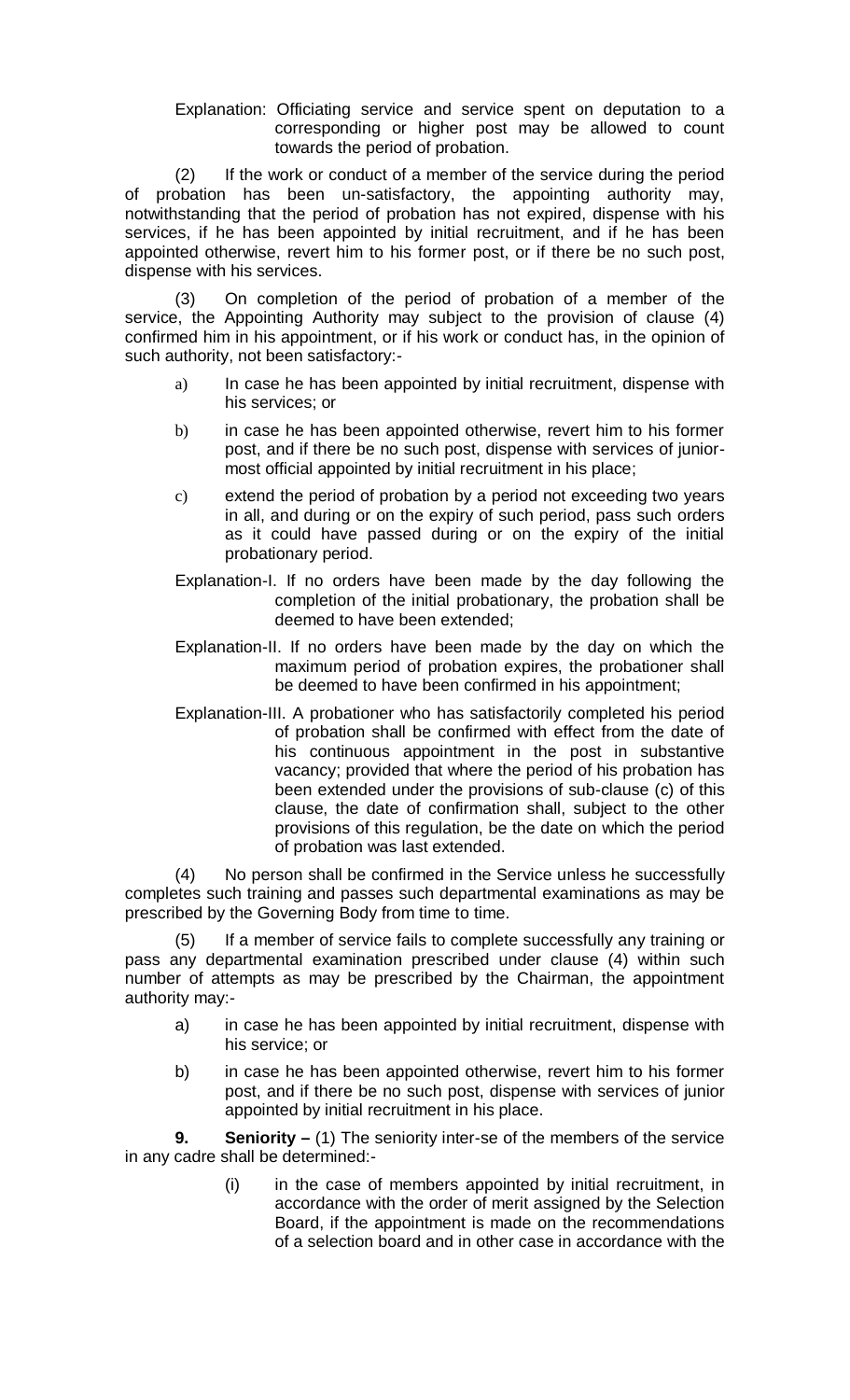order of merit assigned by the appointing authority provided that person(s) selected for the service in an earlier selection shall rank senior to the person(s) selection in a later selection; and

- Explanation-I If a junior official in a lower grade is promoted to a higher grade temporarily in the public interest, even though continuing later permanently in the higher Pay Group, it would not adversely effect the seniority of his seniors in the fixation of his seniority in the higher grade.
- Explanation-II If a junior official in a lower grade is promoted to a higher grade by superseding a senior official and subsequently that official is also promoted, the official promoted first shall rank senior to the official promoted subsequently.
- Explanation-III A junior official appointed to a higher grade shall be deemed to have superseded a senior official only if both the junior and the senior officials were considered for the higher Grade and the junior official was appointed in preference to the senior official.

(2) The seniority, in any grade of the service, of the members appointed by initial recruitment vis-à-vis those appointed otherwise, shall be determined:-

- a) In case both the officials appointed by initial recruitment and the official appointed otherwise have been appointed against substantive vacancies, or both have been appointed against temporary vacancies, with reference to the date of their appointment to such vacancies in the case of the official appointed by initial recruitment and to the date of continuous appointment against such vacancy in the case of the official appointed otherwise; provided that if the two dates are the same, the official appointed otherwise shall rank senior to the official appointed by initial recruitment;
- ii) in case the official appointed by initial recruitment has been appointed against a substantive vacancy and the official appointed otherwise has been appointed against a temporary vacancy, the official appointed by initial recruitment shall rank senior to the official appointed otherwise; and
- c) In case the official appointed otherwise is appointed against a substantive vacancy and the official appointed by initial recruitment is appointed against a temporary vacancy, the official appointed otherwise shall rank senior to the official appointed by initial recruitment.

**10. Liability to Transfer and Serve** – Members of the Service shall be liable to transfer any where in the Punjab and to serve in any other equivalent post in the same or any other cadre in the Service.

**11. General Regulations –** In all matters, not expressly provided in these Regulations, members of the service shall be governed by the Regulations as have been or may hereinafter be prescribed by the Governing Body and made applicable to them;

> Provided that until such Regulations are prescribed by the Governing Body and made applicable to them, all such matters shall be disposed of by the Commissioner of the Institution in any manner deemed proper by him.

**12. Relaxation –** Any of these Regulations may, for reasons to be recorded in writing, be relaxed in individual cases, if the Chairman is satisfied